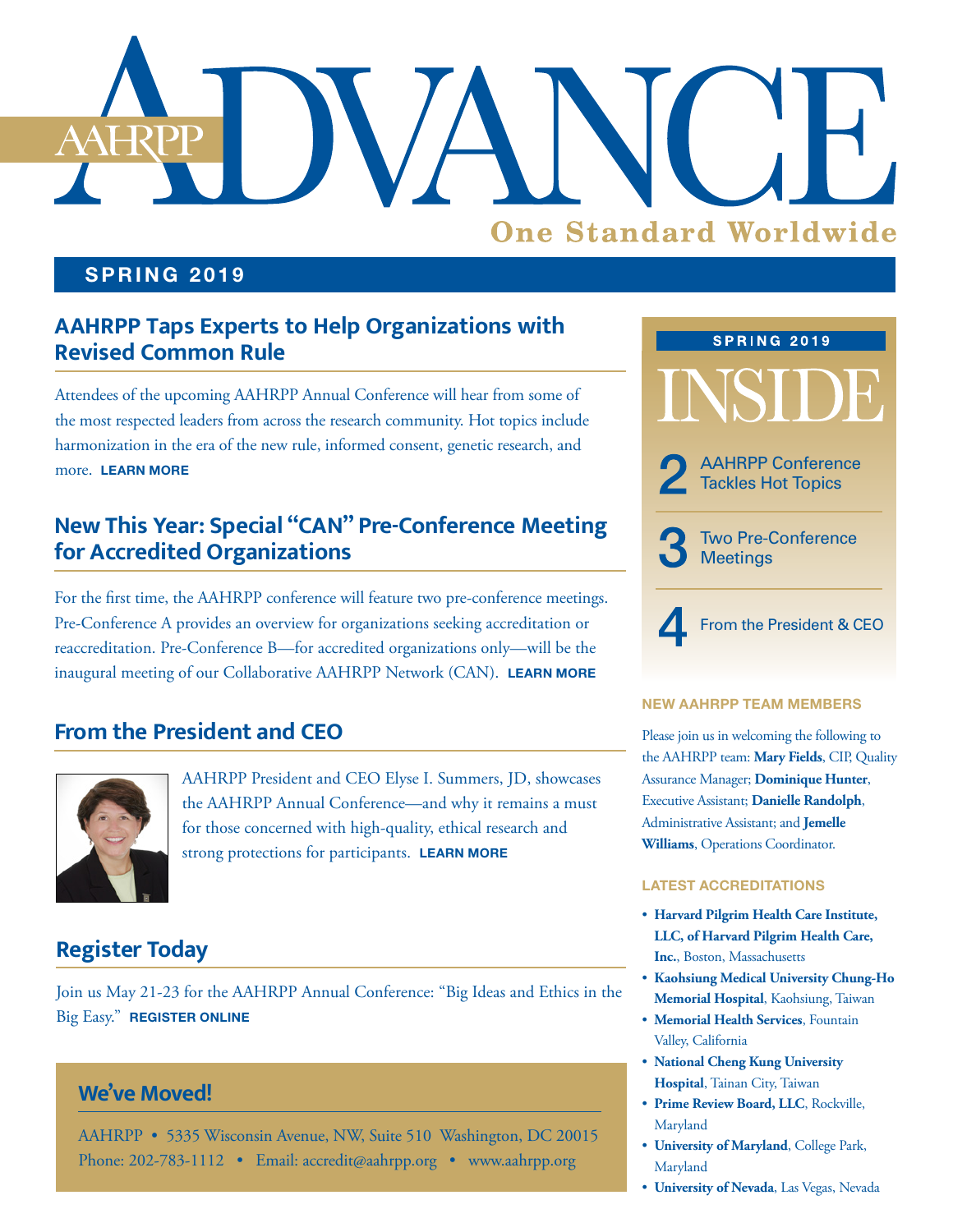## <span id="page-1-0"></span>**AAHRPP Taps Experts for Conference, Webinar**

#### *Hot topics include harmonization, informed consent, genetic research*

AAHRPP has assembled some of the most respected leaders from across the research community to help accredited and not-yetaccredited organizations understand and comply with requirements of the updated Common Rule.

In February, the AAHRPP webinar on "Exploring Understanding of 'Understanding': The Meaning and Implications of Informed Consent Comprehension" drew more than 250 attendees. Hundreds more are expected to turn out in New Orleans May 21-23 for the 2019 AAHRPP Conference: "Big Ideas and Ethics in The Big Easy."

"Our conference brings together people from all sectors of the research enterprise," AAHRPP President and CEO Elyse I. Summers, JD, says. "There's no better opportunity to hear the most-informed opinions on today's research challenges—and to collaborate on solutions."

For example, the opening plenary session, "Harmonization in the Era of the New Rule," features Jonathan M. Green, MD, MBA, Director, Office of Human Subjects Research Protections for the National Institutes of Health (NIH); Heather H. Pierce, JD, MPH, Senior Director for Science Policy and Regulatory Counsel at the Association of American Medical Colleges; and Ivor Pritchard, PhD, Senior Advisor to the Director in the Office for Human Research Protections in the U.S. Department of Health and Human Services.

Other sessions address topics including big data, the European Union's General Data Protection Regulation, right-to-try vs. expanded access, international research under the new rule, and limited IRB review. Issues related to single IRB review, including best practices and staffing and budgeting, are also on the agenda.

#### **Seeking Clarity on Informed Consent**

Since some of the most significant changes to the Common Rule involve informed consent, AAHRPP's first educational webinar of 2019 focused on that topic. The 2019 annual conference includes multiple sessions on consent-related concerns.

The new rule adds some requirements and terminology that raise questions. For example:

- What is the definition of a "reasonable person" under the new reasonable person standard?
- What qualifies as "key information"?
- How much comprehension is necessary, especially for complex subjects such as biobanking? And, can donors who don't fully comprehend biobanking still consent to provide specimens?

Laura M. Beskow, PhD, MPH, Professor of Health Policy, and Ann Geddes Stahlman Chair in Medical Ethics at Vanderbilt University School of Medicine, and Carol J. Weil, JD, Program Director, Ethical and Regulatory Affairs at the U.S. National Cancer Institute, tackled the last two questions during the February webinar. Weil will touch on other consent-related issues during the AAHRPP conference closing plenary, a panel discussion on "Is There a Right Not to Know Your Genetic Data?"

Dr. Beskow's webinar presentation challenged attendees to consider the role of comprehension in informed consent, including whether there should be a threshold for understanding—and consequences if that threshold is not met. In other words, if, after reviewing the materials, prospective participants do not demonstrate sufficient understanding, should they still be permitted to enroll in the research?

In a recent study on informed consent for biobanking (forthcoming in the May issue of the *American Journal of Bioethics*), a majority of experts supported setting a threshold for adequate understanding. Because the risk is low and other protections are in place, experts believed the threshold should be low—but many expressed great discomfort at the prospect of not allowing willing individuals to enroll.

Weil discussed the rights of potential participants to be educated about the research and the duty of the research team/biobank to disclose information relevant to making an informed decision. However, she also noted that, in her opinion, the regulatory criteria for informed consent do not include the right to understand key elements of the research.

"Disclosure of information is instantaneous, whereas comprehension evolves over time," Weil said. "There is still value in communicating information via the consent process, even if it is not immediately understood."

During the closing plenary, Weil; Benjamin Berkman, JD, MPH, faculty member in the NIH Department of Bioethics and head of the section on the ethics of genetics and emerging technologies; Barbara E. Bierer, MD, Professor of Medicine at Harvard Medical School and the Brigham and Women's Hospital; and Jill Opalesky, MS, Assistant Professor at the Virginia Institute for Psychiatric and Behavioral Genetics, Virginia Commonwealth University, will discuss the controversial so-called "right not to know" and the implications for IRBs that are reviewing genetic research.

"Anyone who has attended an AAHRPP conference knows that we don't shy away from the difficult issues," Summers says. "Instead, in keeping with our role as a resource, we convene the research community, debate and discuss, and strive for consensus whenever possible."

**There's still time to save your place at the 2019 AAHRPP Annual Conference. Online [registration](https://cvent.me/aOAMD) continues through April 29.**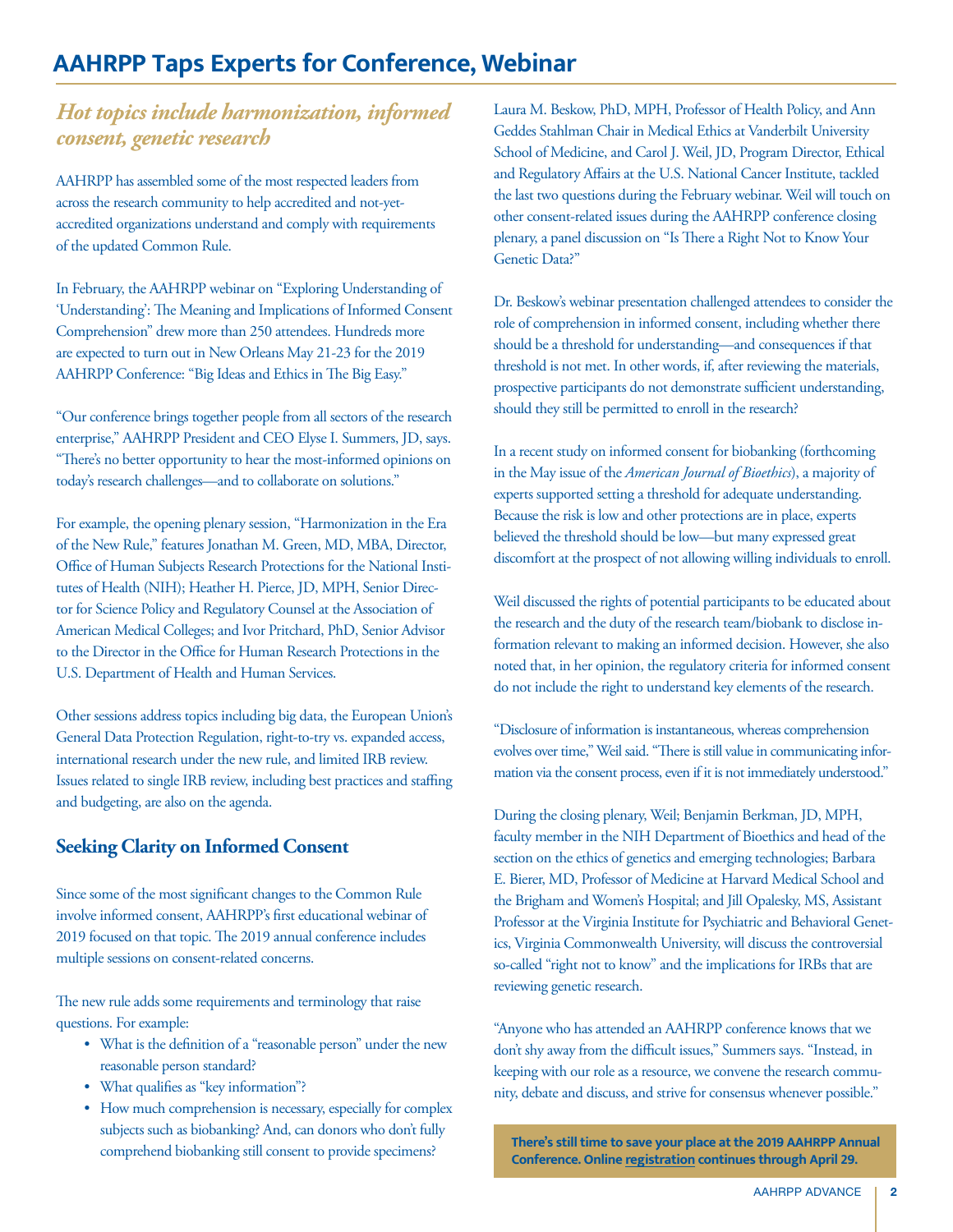## <span id="page-2-0"></span>**New This Year: Pre-Conference Offers Something for Everyone**

#### **Separate sessions for accredited and not-yet-accredited organizations**

The Collaborative AAHRPP Network (CAN) will make its debut next month during a special pre-conference meeting—for accredited organizations only—at the AAHRPP Annual Conference in New Orleans. The AAHRPP conference also will include the usual "Overview of AAHRPP" pre-conference meeting for organizations interested in pursuing accreditation for the first time or applying for reaccreditation.

Both pre-conference meetings are full-day sessions and will be held May 21. The main conference follows on May 22 and 23.

#### **Pre-Conference A: AAHRPP Overview Pre-Conference B: New CAN**

Whether you're new to accreditation or are preparing for reaccreditation, the "AAHRPP Overview" offers invaluable insights into the accreditation process and AAHRPP standards and procedures.

This pre-conference track also provides opportunities to meet representatives of AAHRPP-accredited organizations and hear, firsthand, how accreditation has helped strengthen their HRPPs and elevate their institutions.

Pre-conference topics include:

- An overview of AAHRPP and its singular role in the research enterprise.
- What to expect during the accreditation process.
- How to conduct the self-assessment.
- What to expect during and after your site visit.
- Review of accreditation standards, including those that may present the biggest challenges for your organization.

All presenters are highly experienced members of the AAHRPP Council on Accreditation, which reviews accreditation applications and reports, and makes the accreditation decisions. All council members have extensive experience as site visitors.

The CAN is a pilot program to provide a forum for representatives of accredited organizations to exchange ideas, share best practices, and discuss challenging and emergent HRPP issues.

The goal is to convene the group several times a year, including at least once in person. Since so many representatives routinely attend the AAHRPP conference, a preconference meeting seemed the ideal choice.

The inaugural CAN agenda includes discussions on:

- The CAN visions and goals.
- Best practices for implementing key provisions of the revised Common Rule.
- Unanticipated problems with broad consent.
- Setting priorities for refining/updating AAHRPP tip sheets—and creation of a subcommittee to advance this project.

AAHRPP President and CEO Elyse I. Summers, JD, sees enormous potential in providing a formal vehicle for collaboration. "It is our hope that the CAN will facilitate even greater understanding and awareness of issues of importance to all whose role it is to help protect the human participants who make the research enterprise possible," she says.

**[Register](https://cvent.me/aOAMD) online—and view the complete agenda—for the AAHRPP Annual Conference and for either of the pre-conference meetings.**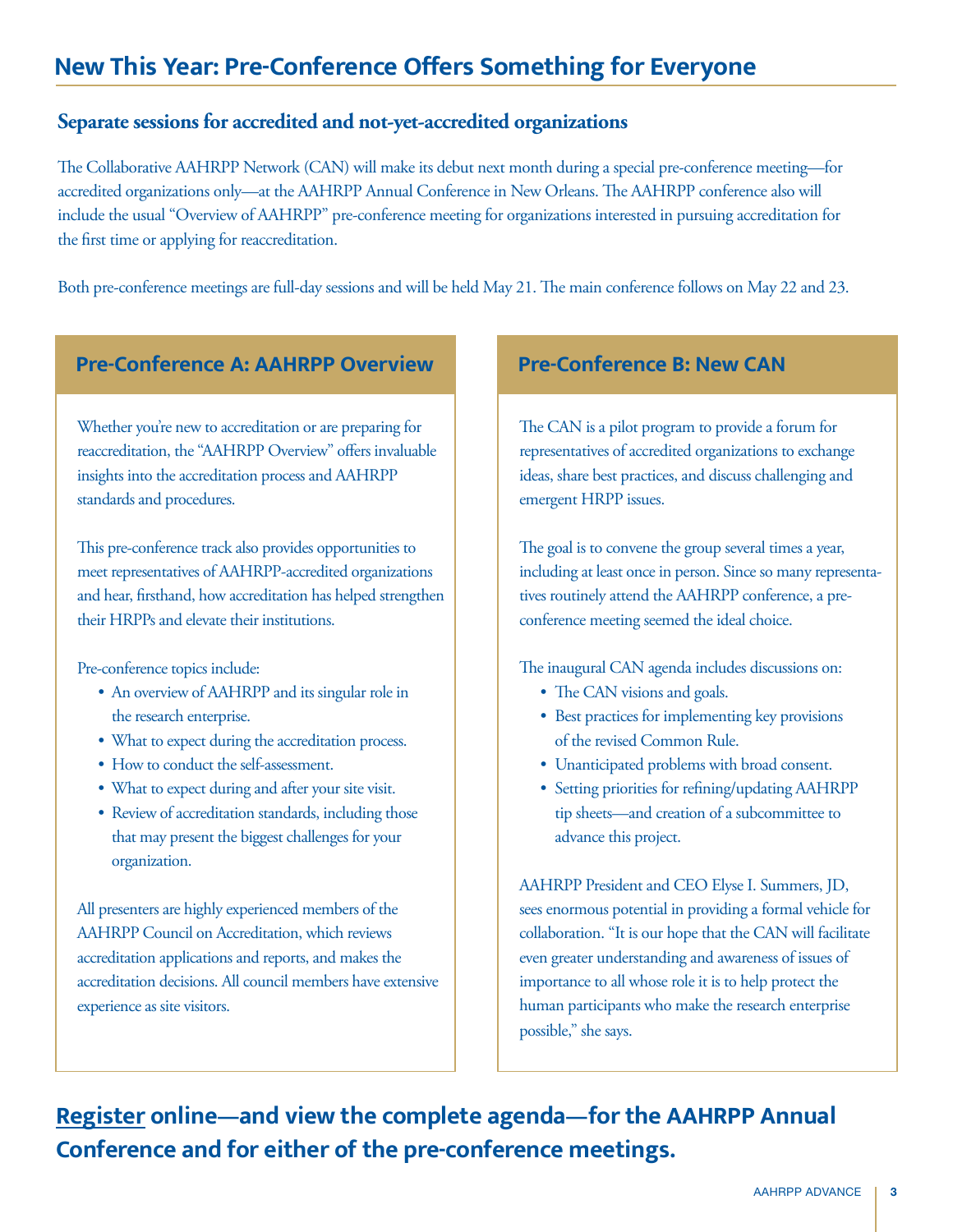## <span id="page-3-0"></span>**From the President and CEO**

## *Our conference tradition: collaboration, innovation, and leadership*

When we gather in New Orleans next month, it will mark the 15th time the research community has come together to support accreditation and its pivotal role in protecting the volunteers who make research—and the resulting advances—possible.

Much has changed in the years since AAHRPP's first conference in March 2005. Back then, fewer than 25,000 studies were registered on clinicaltrials.gov. As of April 1 of this year, there were more than 300,000 registered worldwide, reflecting the global nature of today's research enterprise.



ELYSE I. SUMMERS, JD

AAHRPP has "gone global" as well. Across the U.S. and in Belgium, Brazil, Canada, China, India, Mexico, Republic of Korea, Saudi Arabia, Singapore, South Africa, Taiwan, and Thailand, organizations rely on AAHRPP standards to guide research policies and practices. That speaks volumes about the flexibility and universal value of AAHRPP accreditation.

How did we get here? Those of you who know our history are aware of the pivotal role of our Founding Members and early adopters of accreditation. They have been followed, year after year, by organizations that have committed to maintaining and furthering AAHRPP's high standards—within and beyond their own HRPPs. That commitment will once again be on display at this year's conference, where leaders in science, medicine, ethics, law, and public policy will join AAHRPP in presenting "Big Ideas and Ethics in the Big Easy."

Because the AAHRPP conference typically addresses the most pressing research and accreditation concerns, expect to learn a great deal about the revised Common Rule, including creative and innovative ways to implement it within your organization. We also will take on complex issues such as big data, responding to scrutiny (the CLOVER study), and dealing with disaster (Ochsner Medical Center and Hurricane Katrina).

If your organization is not yet accredited, count on lots of support and encouragement as you prepare to move ahead with the accreditation process. And, for the first time, accredited organizations are invited to a special pre-conference meeting to help launch the Collaborative AAHRPP Network (CAN). This is a wonderful opportunity to share ideas and best practices with your accredited colleagues and to help shape the future of research protections.

It's also just one of many reasons I hope to see you in New Orleans May 21-23. I am confident that—both during and after the conference—together we will continue to advance accreditation, enhance the quality of research, and strengthen protections for research participants.

As they say in New Orleans, "Laissez les bon temps rouler! (Let the good times roll!)"

Elepe J.

Elyse I. Summers, JD AAHRPP President and CEO